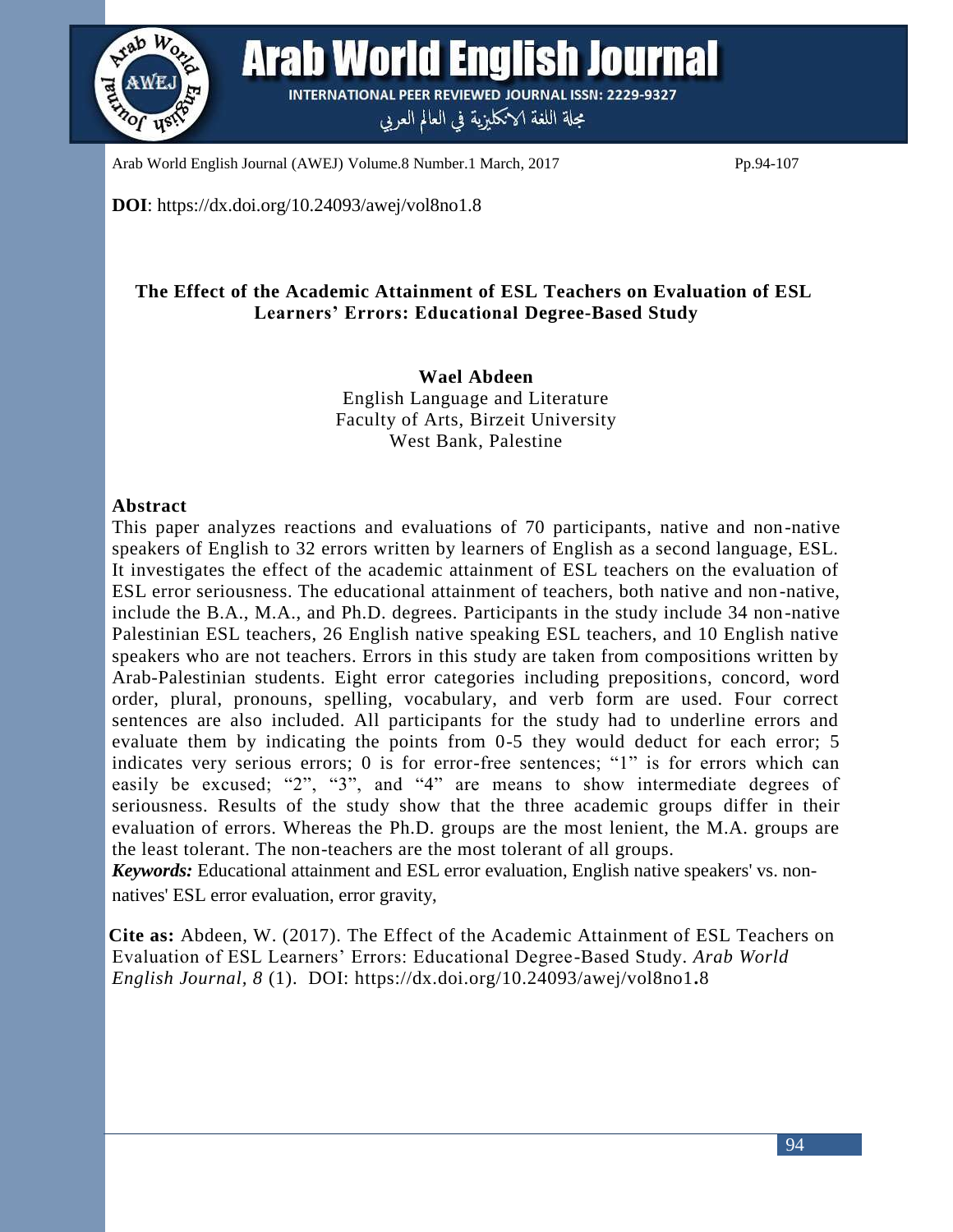### **Introduction: The Study**

Interest in ESL teachers' perceptions and reactions to learners' errors began in the 1970s and increased in the 80s with a number of publications e.g. (James, 1977),(Hughes & Lascaratou 1982), (Davies, 1983), (Van, Meyer,& Lorenz, 1984), and (Shoerey, 1986). As a field in second language research, it is categorized under the topic of "error gravity". Error gravity looks into evaluations to errors committed by ESL learners. Judges are given erroneous sentences that are taken from English language learners' writings and are asked to judge the seriousness of those errors.

Correcting ESL learners' writing is possibly the hardest task teachers have to do because such tasks are subjective for both teachers and learners. This subjectivity is quite often distressing to learners who get a grade without receiving guidelines showing the rationale for that grade. Correction is upsetting to teachers as well. Teachers depend on their experience in evaluating learners' errors. It seems that teachers have inner criteria that help them evaluate their students' errors. These criteria appear to be organized in a way that errors of different language aspects and categories are evaluated differently. Van, Meyer,& Lorenz (1984) state, "ESL writing instructors face the chronic dilemma of deciding how much to emphasize structured and mechanical correctness in relation to instruction in other areas such as content and organization" (p.427).

Interest in this research stems from(1) the interest to compare and contrast between Arab-Palestinian teachers' perceptions and those of teachers from other linguistic backgrounds, namely English teachers, to see if Palestinian teachers share a global sensitivity for judging and evaluating ESL written errors, (2) the concern to know if the evaluators' academic attainment, including B.A., M.A., and Ph.D., plays a role in the evaluations process and the perceptions the educated groups have about error categories; the researcher has not come across any academic-degree-based study in this field, (3) the fact that no study about error gravity has been conducted in the Arab World, to the best of the researcher's knowledge, and (4) the curiosity to compare between on-teacher English native speakers vs. English native and non-native Palestinian ESL teachers. It tries to answer the following questions:

- 1. Are there differences in the evaluation process between native and non-native speakers? If yes, what are these differences?
- 2. Are there education-based differences in the evaluation process between native and non-native Palestinian ESL teachers? If yes, what are these differences?
- 3. Are there degree-based differences in the evaluation process between the B.A., M.A., and Ph.D. groups, native and non-native? If yes, what are these differences?
- 4. Are there differences in the evaluation process between native groups, teacher and nonteacher? If yes, what are these differences?
- 5. What are the most and least irritating ESL errors to these different groups?
- 6. Which group is the most tolerant and which is the least lenient?

# **Literature Review**

Errors are often inevitable outcomes in a second language learning environment. Brown (1987, p. 169) states, "Human learning is fundamentally a process that involves the making of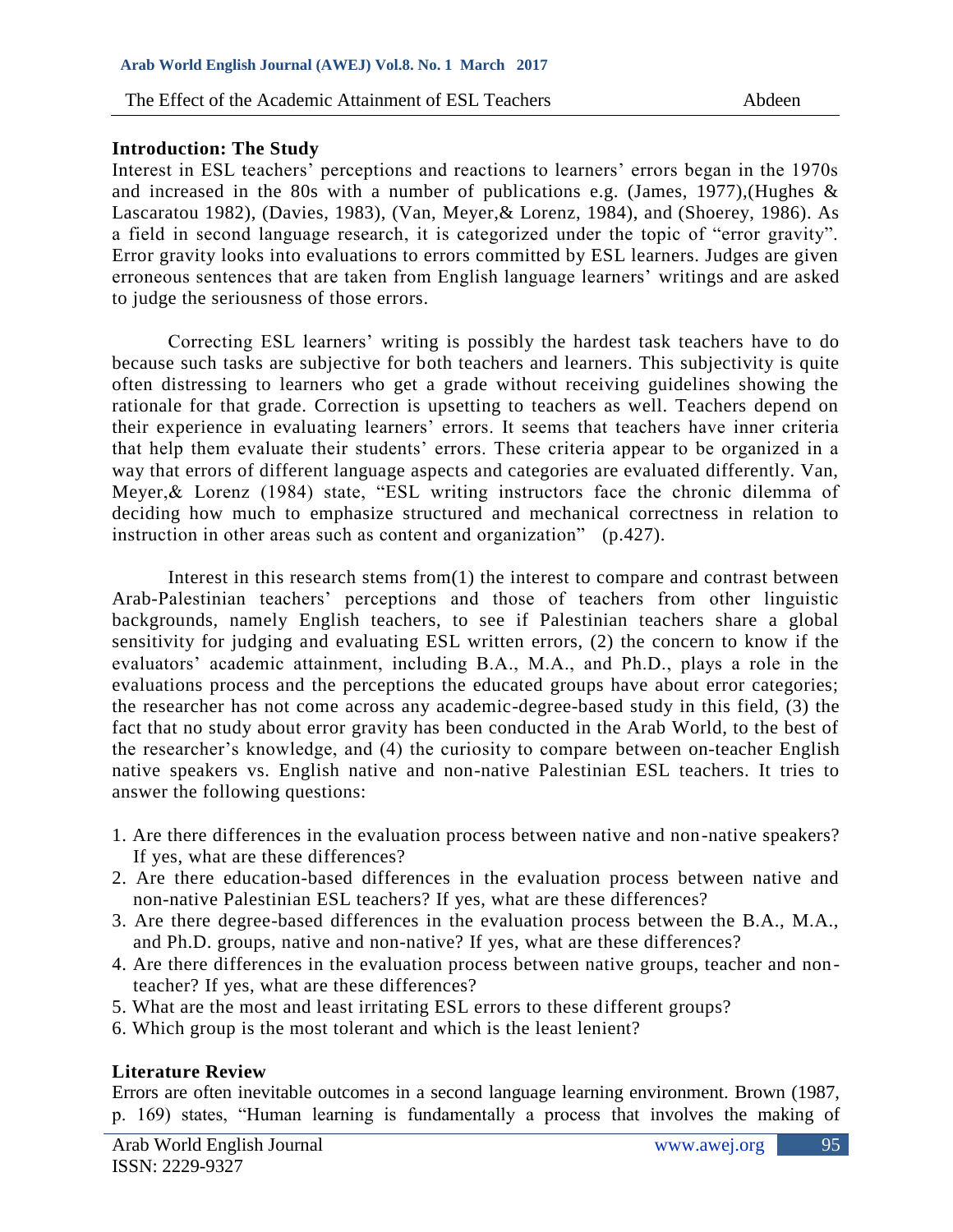mistakes".Errors are studied from different perspectives. Whereas they are seen as a matter of bad learning and negative transfer and interference of the first language, a view deeply rooted in the behavioristic school e.g. (Skinner, 1957) and (Lado,1957), errors are considered systematic, logical, and justifiable by cognitive linguists e.g. (Chomsky, 1965, 1968) and (Dulay& Burt, 1973). James (1998: 1) states that error analysis is a major component of core linguistics; he defines error analysis as "the process of determining the incidence, nature, causes and consequences of unsuccessful language". Ludwig (1982) states that the aim of error studies has changed in scope and analysis over the years. While some studies e.g.(Richards, 1997), (Richards & Sampson, 1997), (Corder, 1971, 1997),(Selinker,1992), and (James, 1998) look into the types of errors and the frequency of their occurrence in an effort to advance understanding about learners' linguistic processes and communicative strategies, other scholars e.g. (James, 1977), (Hughes & Lascaratou, 1982), (Davies, 1983), (Van, Meyer,& Lorenz,1984), and (Shoerey, 1986) investigate native speakers' reactions, evaluations, and rankings of ESL errors to determine which errors are tolerable and acceptable and which cause intolerance and irritation. By doing so, concentration shifts from learner-focused approaches to research focusing on native speakers' and ESL teachers' reactions to learners' language errors.

How are errors defined and what determines whether a certain structure is erroneous or not? Brown (1987,p. 170) differentiates between a mistake and an error; "a mistake is a performance error that is either a random guess or a slip, in that it is a failure to utilize a known system correctly" and error as "a noticeable deviation from the adult grammar of a native speaker". Brown, however, claims that it is not always easy to differentiate between mistakes and errors. Ferris (2014, p. 3) defines error as "morphological, syntactic, and lexical forms that deviate from rules of the target language, violating the expectations of literate adult native speakers". Tran-Thi-Chau (1975) states that errors are determined by "tests of acceptability or non-acceptability by native speakers" . (p.41)

Researchers e.g. (James, 1977), (Hughes & Lascaratou, 1982), (Davies, 1983), (Van, Meyer,& Lorenz,1984), and (Shoerey, 1986) look into errors from a different perspective; they try to investigate how teachers and speakers of a language perceive different language errors and if these evaluators have some sort of error categorization. These researchers compare between native and non-native teachers' evaluations of ESL written errors. Interestingly, they find the same results which are non-native English language teachers' intolerance of ESL learners' errors compared to native English teachers' leniency. Another finding is that whereas non-native teachers seek accuracy, native teachers mark for comprehensibility. It is worth mentioning that research in error evaluation has also been investigated in different languages, e.g. (Politzer, 1978) and (Delisle, 1982): *German*;(Guntermann, 1978) and (Chastain, 1980): *Spanish*;(Piazza,1980) and (Ensz, 1982): *French*. They all, however, have one common goal: "investigating evaluations to learners' errors".

This study is carried out to see if findings of this study are consistent with other studies. However, this research goes a step further. It investigates the role of the teachers' academic attainment in the evaluation process. Three groups of different academic attainments participate in this study. These groups include teachers with B.A., M.A., and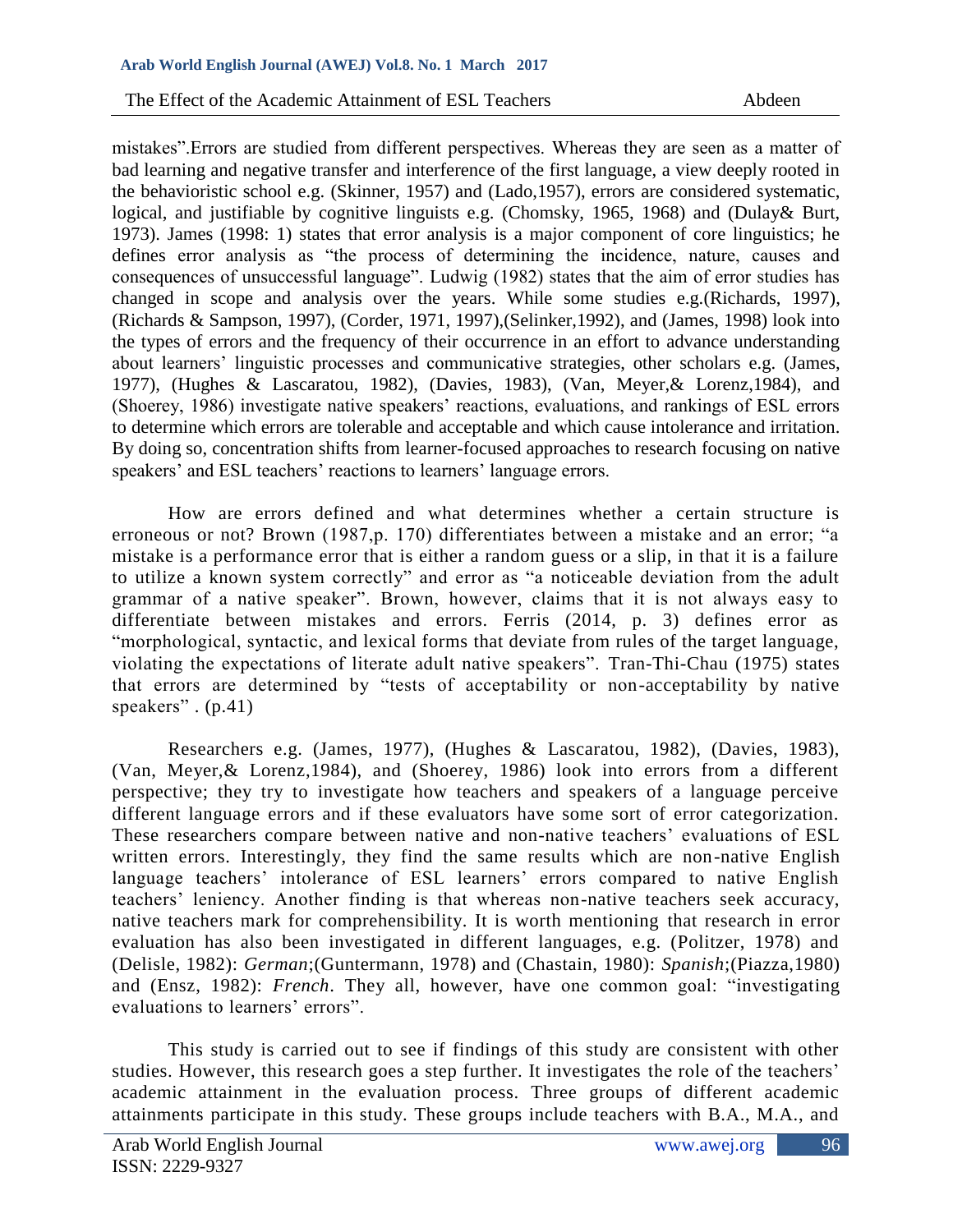Ph.D. degrees. Academic attainment is researched to investigate if it plays any role in the evaluation process. If yes, what is it? How does each group perceive errors? Ten nonteacher English native participants also take part in the study. The aim of the their involvement is to look into the perceptions and evaluations of people outside the academic community.

### **The Study Material**

The data for this study are taken from compositions written by Arab-Palestinian learners of English as a second language. Errors to be evaluated in this study are of the same error categories used in Hughes and Lascaratou's(1982) study; reasons for the use of the same error categories is to make comparisons and contrasts between our findings and those of other researchers. Thirty-two sentences of eight error categories including prepositions, concord, word order, plural, pronouns, spelling, vocabulary, and verb form are used; four sentences of each category are included. Four correct sentences are also included. Sentences used in the study are presented in the appendix.

## **Methodology**

The erroneous sentences are given to evaluators who are asked to evaluate the seriousness of errors using a scale from (0-5) by indicating the points they would deduct for each error. "0" is for error-free sentences and "5" is for errors considered very serious. "1" is for errors which could easily be excused. "2", "3", and "4" are means to show intermediate degrees of seriousness. The second method is post-research interviews with some participants. Interviews are conducted to give deeper insights about evaluations.

### **Participants**

Participants in the study consist of three groups: English native ESL teachers, non-native Palestinian ESL teachers, and non-teacher English native speakers. The educational attainment for the academic groups include B.A., M.A., and Ph.D. degrees. Participants are divided as follows:

- 1. Thirty-four non-native Palestinian ESL teachers. These include10B.A., 12M.A., and 12Ph.D. The native language for the non-native Palestinian group is Arabic. This group will be referred to as non-native Palestinian teachers and non-native teachers.
- 2. Twenty-six English native speaking ESL teachers including 10B.A., 8 M.A., and 8Ph.D. This group will be referred to as English teachers and native teachers.
- 3. Ten non-teacher English native speakers. This group will be referred to as non-teacher natives.

### **Data Analysis**

Data analyses confirm previous results found by(James, 1977), (Hughes & Lascaratou, 1982), (Davies, 1983), and (Shoerey, 1986) in that non-native teachers in general are less tolerant of errors and deduct more points than native speaking teachers. The teacher groups, native and non-native, also deduct significantly more points than the non-teacher group. See table 1 for total points and averages of deduction. Total points refer to the overall number of points deducted for a certain error category and average refers to the number of points deducted by each individual participant for a certain error category.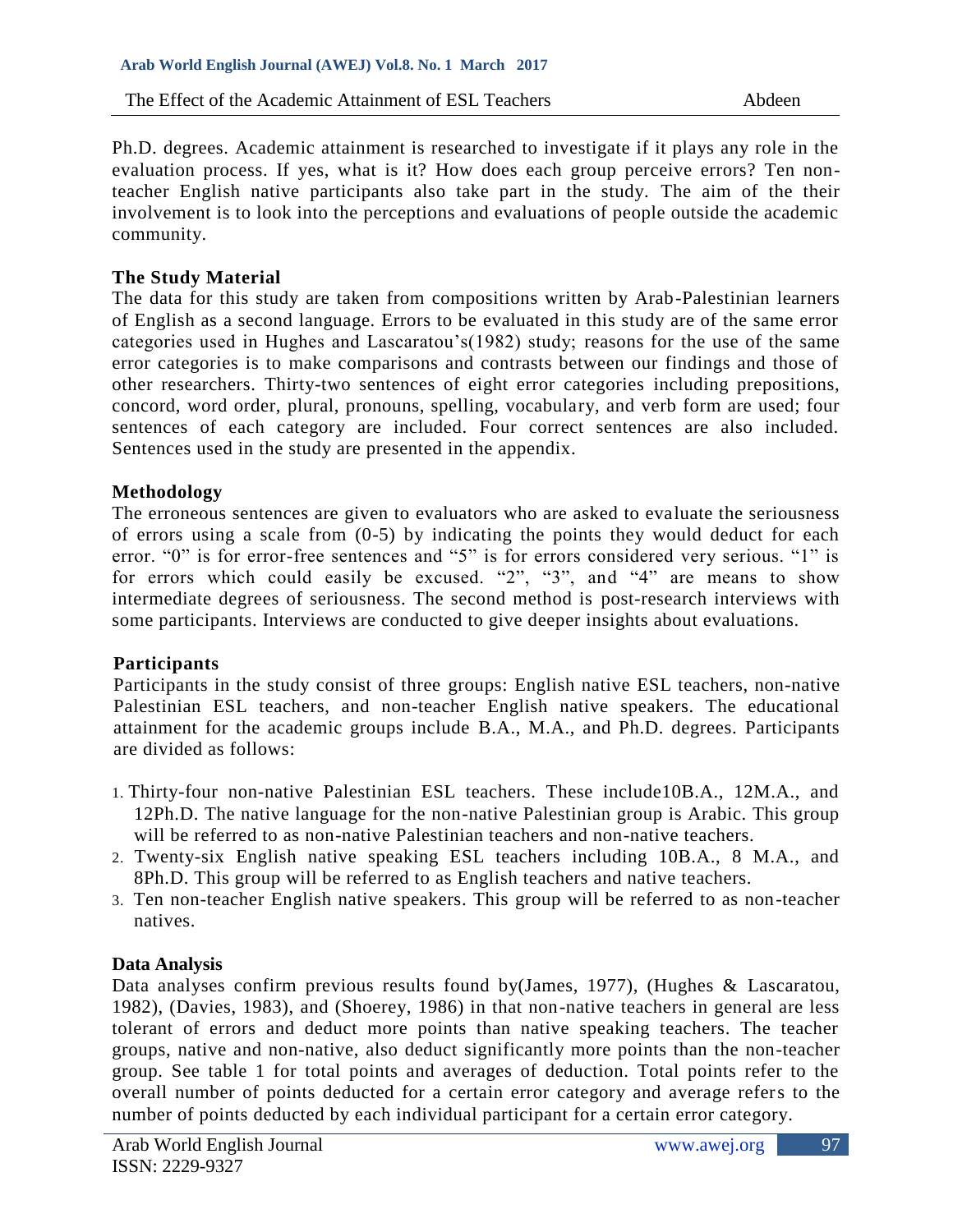# **Table 1**

|          |  |  |  |  | Total points deducted by Palestinian teachers, English teachers, and non-teacher |
|----------|--|--|--|--|----------------------------------------------------------------------------------|
| natives. |  |  |  |  |                                                                                  |

| <b>Judges</b>            | No. of Judges | <b>Total Points</b><br><b>Deducted</b> | <b>Deduction Average</b><br>per Person |
|--------------------------|---------------|----------------------------------------|----------------------------------------|
| Palestinians<br>teachers | 34            | 3368                                   | 99.1                                   |
| Native teachers          | 26            | 2352                                   | 90.4                                   |
| No-teacher natives       |               | 722                                    | 72.2                                   |

The maximum number of points a judge can deduct is 180 and the lowest is 0. Nonnative-Palestinian teachers deduct more points than native teachers. The total points deducted by the 34 non-native Palestinian teachers are 3368 with an average of 99.1 points per teacher; 99.1 out of the 180 points a judge can deduct. Native teachers have deducted a total of 2352 points with an average of 90.4 per native teacher. However, a marked difference in the average of deduction can be seen between the non-teacher natives and the teacher groups, particularly the Palestinian ESL teachers. The ten non-teacher participants deduct a total of 722 points with a deduction average of 72.2 per each non-teacher native. Results of this study lend support to other studies of the same interest; native groups are more tolerant than non-natives. This raises a number of questions. Why are native speakers more lenient towards errors by ESL learners? Why are non-teacher native speakers the most tolerant of all groups? What role does the educational attainment play in error evaluation? Is there a similar trend between the different educational groups or do they differ?

Palestinian teachers pay the most attention to grammatical rules and accuracy. They rank concord first, verb form second, and spelling third. These categories, noticeably concord and verb form, are grammar-based aspects that are learned through rules. Rules are either right or wrong; there is no space for in-between grammaticality. Spelling is also definite. One teacher said, "They [learners] write the way they like; many write the way they pronounce words believing that spelling fully corresponds to pronunciation." Table 2 shows total points deducted and ranking of errors by all study participants.

#### **Table 2**

| Ranking of error categories for Palestinian teachers, native teachers, and non-teacher |  |  |  |  |
|----------------------------------------------------------------------------------------|--|--|--|--|
| natives.                                                                               |  |  |  |  |

| <b>Error</b> | <b>Palestinian Teachers</b> |       | <b>Native Teachers</b> |       | <b>Non-Teachers</b> |                |
|--------------|-----------------------------|-------|------------------------|-------|---------------------|----------------|
| Category     | <b>Total</b>                | Error | <b>Total</b>           | Error | <b>Total</b>        | Error          |
|              | <b>Points</b>               | Rank  | <b>Points</b>          | Rank  | <b>Points</b>       | Rank           |
| Concord      | 438                         |       | 304                    |       | 81                  |                |
| Verb form    | 434                         | 2     | 256                    |       | 80                  |                |
| Spelling     | 418                         |       | 264                    |       | 101                 |                |
| Pronouns     | 420                         |       | 288                    |       | 90                  |                |
| Plural       | 400                         |       | 258                    | 6     | 76                  |                |
| Vocabulary   | 380                         | 6     | 332                    |       | 93                  | $\overline{2}$ |
| Word order   | 348                         |       | 260                    |       | 78                  | 6              |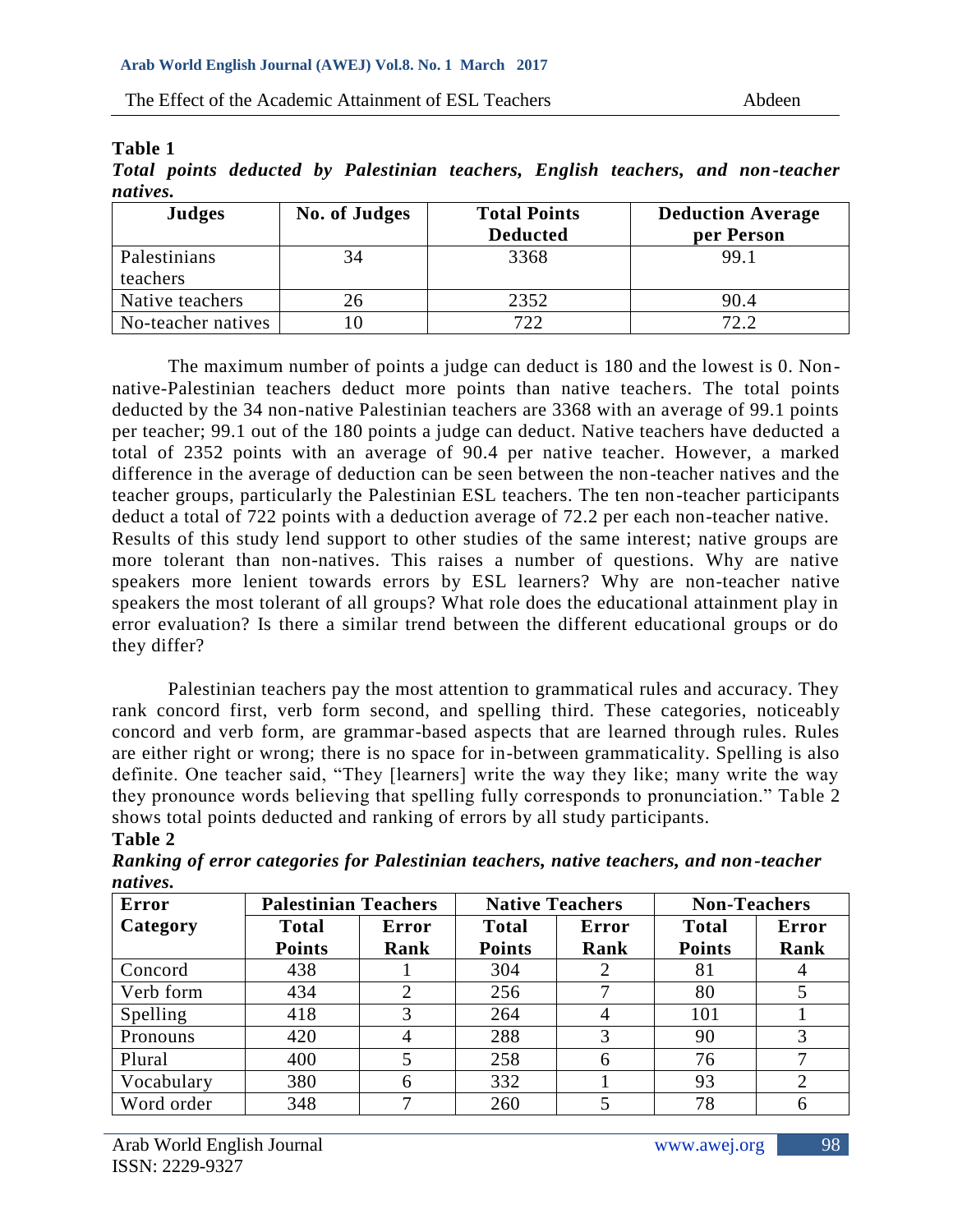#### **Arab World English Journal (AWEJ) Vol.8. No. 1 March 2017**

| Preposition | 302  | 248  | $\overline{\phantom{a}}$                                           |  |
|-------------|------|------|--------------------------------------------------------------------|--|
| Correct     | 230  | 142  | 50                                                                 |  |
| Total       | 3370 | 2352 | 700<br>ے ک                                                         |  |
| Average     | 99.1 | 90.4 | $7^{\circ}$<br>$\overline{\phantom{a}}\cdot\overline{\phantom{a}}$ |  |

The Effect of the Academic Attainment of ESL Teachers Abdeen

# Palestinian teachers seem to know the grammatical rules more than the other linguistic aspects. To understand this, we need to consider the English language educational ecology of these teachers; the educational background for the Palestinian teachers included in this study is grammar-based.

Prepositions rank last in error categories; they actually rank the least serious for all Palestinian participants. Van, Meyer, and Lorenz (1984, p. 432) state that prepositions are idiosyncratic; they add that prepositions, pronouns, and subject-verb agreement are less rule-governed and less likely to interfere with comprehension. This may interpret wh y prepositions are not regarded irritating. Prepositions do not cause communication breakdown the way vocabulary does; students incorrectly add, delete, or replace them. Some participants, namely Palestinian teachers, look at sentences belonging to the preposition error category as either error-free or mistakenly replace correct prepositions by wrong ones. Disagreement among native speakers over the use of prepositions could also be noticed. For example, the sentence "The boy went off in a faint", which is deliberately copied from (Hughes & Lascaratou, 1982),marks disagreement among participants including native speakers. Some native speakers consider it right; others consider it serious. When non-native ESL teachers are asked about the category of prepositions, the following responses are obtained, "I get confused as to which preposition to use; though I may not know the exact correct preposition, I can still manage and I can put my message across"," Sometimes, more than one preposition can be used in the same sentence and in both cases the meaning is correct.", "We have them in Arabic; so I usually go back to Arabic when using them; they are not a problem for me."In fact, the four preposition erroneous sentences in the study are literal translations from Arabic.

Looking at table 2, one can see the relative closeness in evaluation between native teachers and non-teacher natives. For example, the former group regard vocabulary as the most serious. The latter group rank the same category, vocabulary, second. Non-native Palestinian teachers, however, rank vocabulary sixth. This supports (Shoerey,1986)who also finds lexical errors as more serious by native speakers than by non-native teachers. A possible interpretation for non-natives' ranking of vocabulary as tolerable is that nonnative teachers' inventory of vocabulary will still be lacking regardless of efforts put to bring it to a better state. Vocabulary is by far among the hardest aspects for non-natives to attain in the sense that the number of vocabulary items in a language is more than can be easily attained. Regardless of the number of vocabulary items a learner knows, there will always be words that are not part of the learner's system. A non-native Palestinian teacher commented, "I'm not a dictionary; my mind is not a dictionary." Another one asked, "Am I an encyclopedia to know all the words of the English language?" It seems that when a learner knows a word that serves him/her well and helps him/her put their messages across, that learner will not feel the need to learn other synonyms that would serve the same function. This, however, is opposite to grammar, concord and verb forms, in which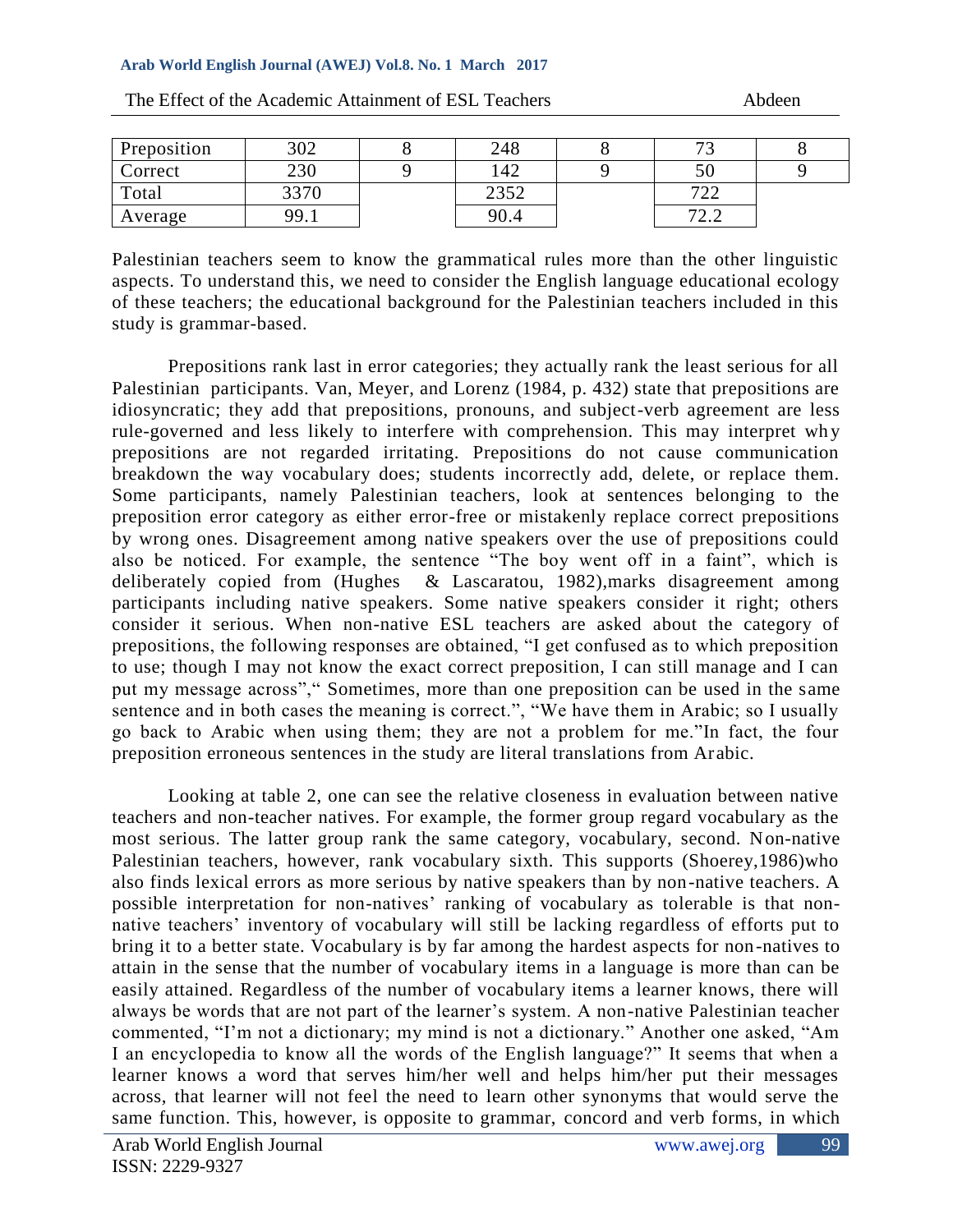definite grammatical rules are learned. Knowing these limited rules will be easier than knowing an endless number of vocabulary items.

## **Differences and Similarities between This Study and Other Studies**

Data analysis of this study confirms (Hughes & Lascaratou, 1982) findings regarding spelling. It has found that non-teacher natives consider spelling as the most serious and rank it first with a total deduction of 101 points. This, however, contradicts (Shoerey, 1986) findings regarding the same category. Evaluators in the former study rank spelling last. The current research, however, shares Shoerey's findings that lexical errors are judged as more serious by native groups than by non-natives. In fact, results of this study show that both native groups consider lexical errors among the two most serious. English native teachers rank vocabulary errors first and non-teachers rank it second. An opposite evaluation of vocabulary can be noticed among non-native Palestinian teachers who rank vocabulary sixth, a result that lends support to (Hughes &Lascaratou, 1982) whose study rank vocabulary fifth. To Palestinians, the use of a certain vocabulary item that does not give the intended meaning but reflects a semi-synonymous meaning in a given context is considered good enough e.g. tell vs. speak.

## **Evaluation in Relation to Educational Attainment**

This part of the study analyzes data from the academic attainment perspective of the Palestinian and native ESL teachers. Educational attainment considered in the study include teachers who hold B.A., M.A., and Ph.D. degrees. Non-teacher natives are excluded from this section. Table 3 shows the numbers of participants, Palestinian and native, and their educational attainment.

### **Table 3**

*Numbers of participants included and their educational attainment.*

| <b>B.A. Teachers</b> |               | <b>M.A. Teachers</b> |               | <b>Ph.D. Teachers</b> |        |  |
|----------------------|---------------|----------------------|---------------|-----------------------|--------|--|
| Palestinian          | <b>Native</b> | Palestinian          | <b>Native</b> | Palestinian           | Native |  |
|                      |               |                      |               |                       |        |  |

Looking back at table 2, one can see that the three Palestinian academic groups rank concord as the most serious, verb form ranked second, andspelling third. Native teachers, however, rank vocabulary, concord, and pronouns respectively as the most intolerable errors. Both consider preposition errors as the least irritating.

### **B.A.: Palestinian vs. Native**

Palestinian B.A. teachers rank concord as the most serious, verb form and spelling come second and third respectively. Native B.A. teachers, however, judge vocabulary as the most serious error, plural second, and pronouns third. Both B.A. groups rank word order sixth. Table 4 shows ranking of errors by B.A. groups, Palestinian and native.

#### **Table 4**

*Ranking of errors by B.A. teachers, Palestinian and native.*

| <b>Error</b> |               | <b>B.A Palestinian Teachers</b> | <b>B.A Native Teachers</b> |                    |  |
|--------------|---------------|---------------------------------|----------------------------|--------------------|--|
| Category     | <b>Points</b> | Degree of                       | <b>Points</b>              | Degree of          |  |
|              | Deducted      | <b>Seriousness</b>              | <b>Deducted</b>            | <b>Seriousness</b> |  |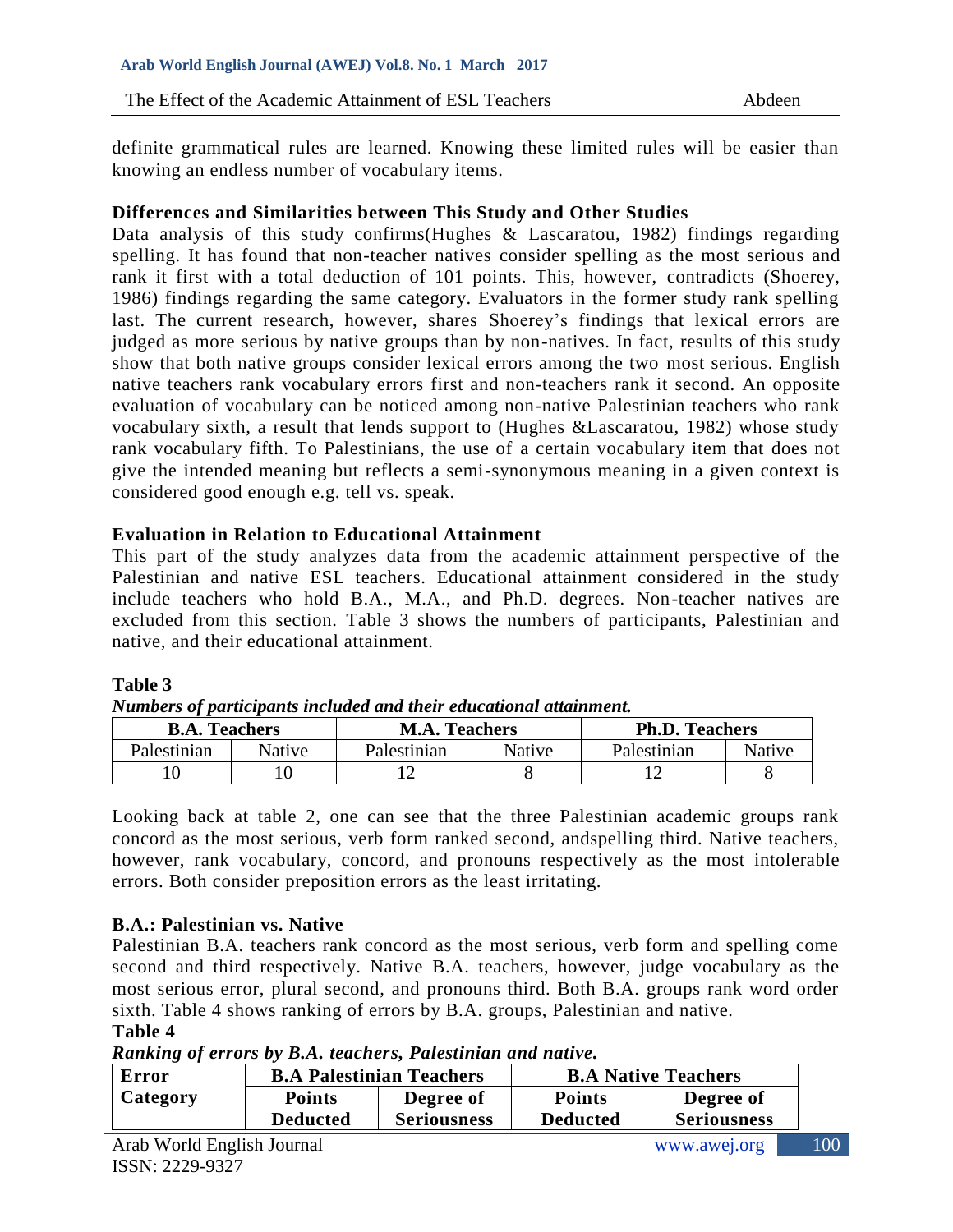#### **Arab World English Journal (AWEJ) Vol.8. No. 1 March 2017**

| Concord     | 144  |                | 104 | 5              |
|-------------|------|----------------|-----|----------------|
| Verb form   | 132  | $\overline{2}$ | 88  | 8              |
| Spelling    | 126  | 3              | 90  | 7              |
| Plural      | 114  | 4              | 116 | $\overline{2}$ |
| Pronouns    | 112  | 5              | 110 | 3              |
| Word order  | 102  | 6              | 96  | 6              |
| Vocabulary  | 94   | 7              | 142 |                |
| Preposition | 88   | 8              | 106 | 4              |
| Correct     | 60   | 9              | 48  | 9              |
| Total       | 972  |                | 900 |                |
| Average     | 97.2 |                | 90  |                |

The Effect of the Academic Attainment of ESL Teachers Abdeen

Whereas Palestinian B.A. teachers deduct a total of 972 points, native teachers of the same educational attainment deduct 900 points with an average of 97.2 and 90 points per each B.A. teacher for Palestinians and natives respectively.

## **M.A.: Palestinian vs. Native**

The researcher thought that the M.A. group would be more tolerant than the B.A. assuming that the higher the educational attainment, the more lenient the evaluator would be. Data analysis, however, shows the opposite. M.A. teachers, Palestinian and native, are less tolerant of errors than B.A. teachers. Palestinian M.A. teachers regard verb form as the most serious, plural and concord ranked second and third respectively. Native teachers like all other native groups are more tolerant of learners' errors than non-native Palestinian teachers. Native M.A. teachers rank concord first, vocabulary second, and spelling third. Both M.A. groups judge prepositions to be the least serous. Table 5 shows ranking of errors by M.A. groups, Palestinian and native.

**Table 5**

*Ranking of errors by M.A. teachers, Palestinian and native.*

| <b>Error</b> |                 | <b>M.A Palestinian Teachers</b> | <b>M.A Native Teachers</b> |                    |  |
|--------------|-----------------|---------------------------------|----------------------------|--------------------|--|
| Category     | <b>Points</b>   | Degree of                       | <b>Points</b>              | Degree of          |  |
|              | <b>Deducted</b> | <b>Seriousness</b>              | <b>Deducted</b>            | <b>Seriousness</b> |  |
| Verb form    | 170             |                                 | 98                         |                    |  |
| Plural       | 164             | $\overline{2}$                  | 80                         | 6                  |  |
| Concord      | 156             | 3                               | 120                        |                    |  |
| Pronouns     | 154             | 4                               | 88                         | 5                  |  |
| Spelling     | 150             | 5                               | 100                        | 3                  |  |
| Vocabulary   | 146             | 6                               | 112                        | 2                  |  |
| Word order   | 122             | 7                               | 88                         | 5                  |  |
| Prepositions | 106             | 8                               | 78                         |                    |  |
| Correct      | 96              | 9                               | 48                         | 8                  |  |
| Total        | 1264            |                                 | 812                        |                    |  |
| Average      | 105.3           |                                 | 101.5                      |                    |  |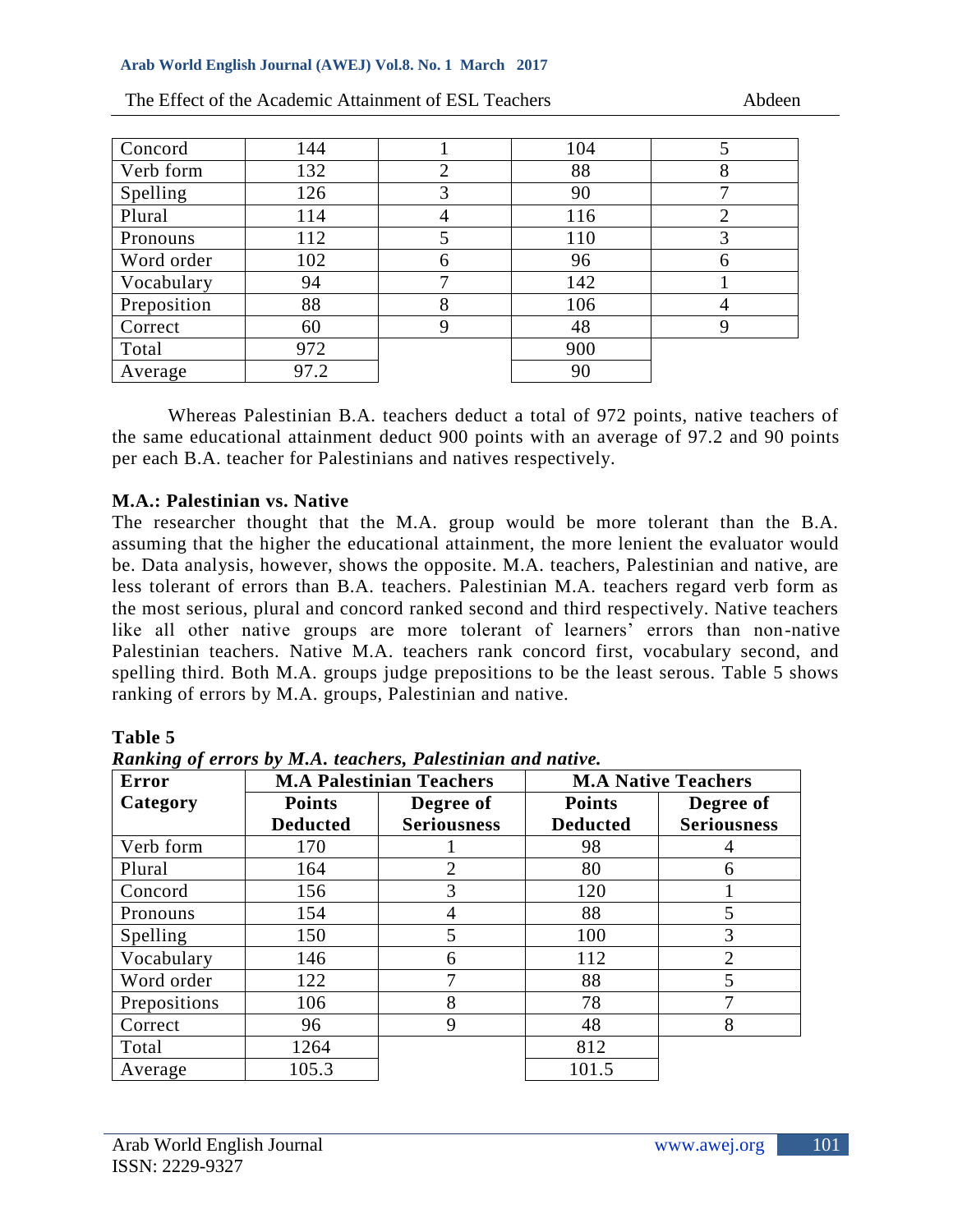Table 5 shows that 1264 points are deducted by M.A. Palestinian teachers with an average of105.3 points per teacher compared to a total deduction of 812 points for native teachers with a deduction average of 101.5 per teacher.

When we compare non-native teachers, M.A. and B.A together, it seems that these teachers share a similar perception of the seriousness of grammatical errors e.g. concord and verb form. Whereas Palestinian M.A. teachers rank verb form as number one serious error, Palestinian B.A. teachers rank it second. The former place concord third and the latter rank it first. Both groups judge preposition errors as the least serious.

Differences, however, exist between the two with regard to point deduction. Palestinian B.As. are more lenient than M.A. teachers with a deduction average of 97.2 for B.A. and 105.3 for M.A. Why is that? A possible explanation for this is that B.A. teachers are closer to students in terms of knowledge. B.A. teachers' proficiency, namely Palestinians, is not sophisticated nor highly concentrated. Teachers themselves may not have adequate mastery of the English language. Evidence for this can be obtained from the fact that some Palestinian B.A. teachers have failed to spot out errors in some of the sentences given. They have either unnoticed errors or underlined correct parts as erroneous. A non-native B.A. teacher commented, "Honestly, I didn't know if I did well or not." Another one said, "Can I ask about some of the sentences? I want to know. I couldn't figure out correct from incorrect sentences." A point to bear in mind is that these teachers are strict in grammatical errors.

A possible interpretation for M.A. teachers' stricter judgment might be due to proficiency differences between teachers and learners. They are the most to complain about errors. It seems that all kinds of errors irritate them. Teachers probably have high expectations for students. But as students do not meet those expectations, their errors are judged strictly. When Palestinian M.A. teachers are asked about errors, their answers reflect their intolerance. They responded by saying, "Who doesn't know subject-verb agreement?"; "How can someone use the past after to infinitive?".It seems that errors are irritating to the MA group. A non-native M.A. Palestinian teacher commented, "What's wrong is wrong; you can't regard a certain error as more acceptable than another." This lends support to Albrechtsen, Henrikse,&Faerch (1980,p. 394) who claim that studies looking into the hierarchical arrangement of errors are fruitless and ineffective because "all errors are equally irritating… irritation is directly predictable from the number of errors regardless of the error type or other linguistic aspects".

# **Ph.D.: Palestinian vs. Native**

Ph.D. teachers, Palestinian and native, are the most tolerant of errors with more leniency by the native than the Palestinian. Results show that 1132 points compared to 640 points are deducted by Ph.D. Palestinian and Ph.D. native teachers respectively with a deduction average of 94.3 and 80 per each Ph.D. for both groups respectively. Table 6 shows ranking of errors by Ph.D. groups, Palestinian and native.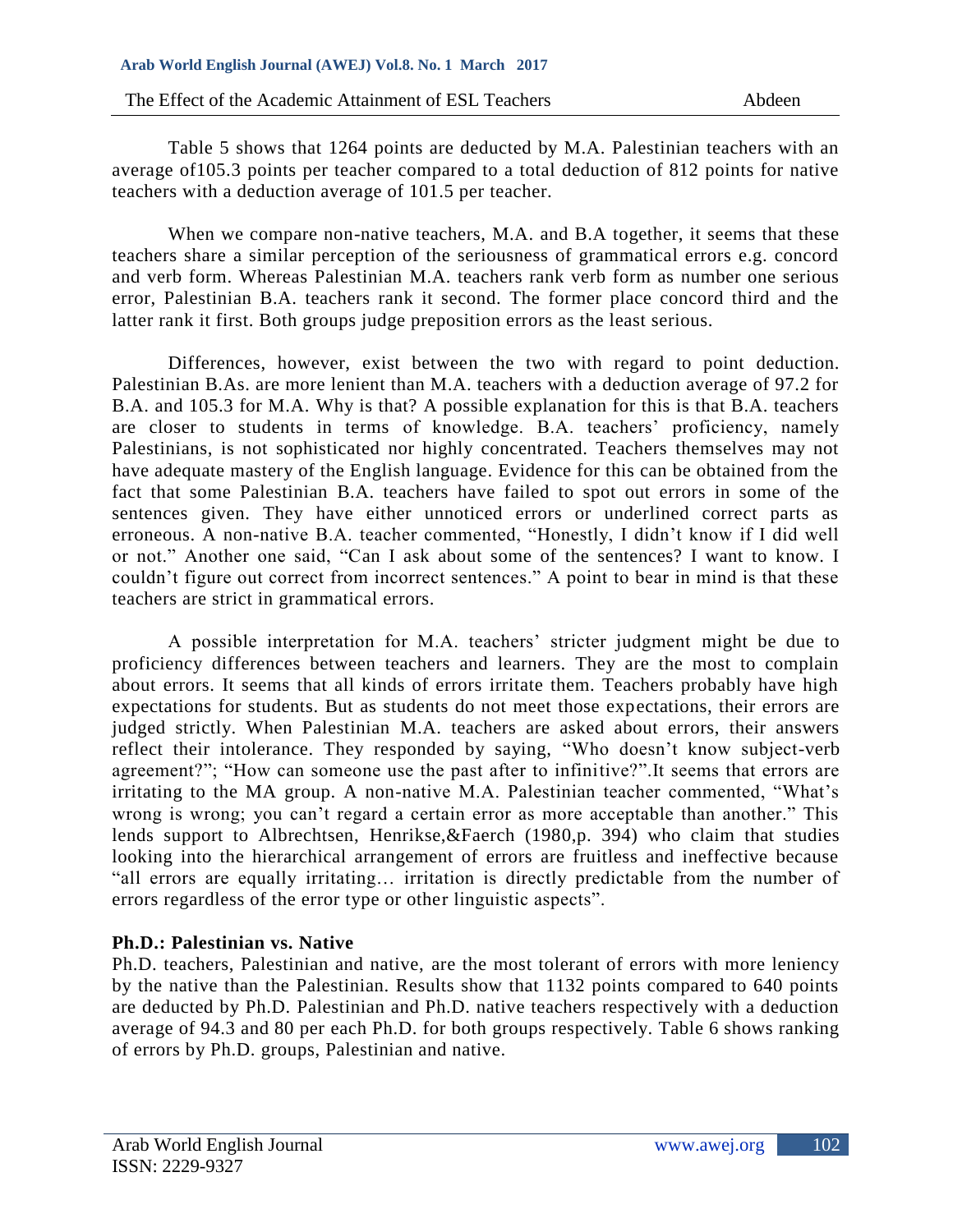| <b>Error</b> |                 | <b>Ph.D. Palestinian Teachers</b> | <b>Ph.D. Native Teachers</b> |                    |  |
|--------------|-----------------|-----------------------------------|------------------------------|--------------------|--|
| Category     | <b>Points</b>   | Degree of                         | <b>Points</b>                | Degree of          |  |
|              | <b>Deducted</b> | <b>Seriousness</b>                | <b>Deducted</b>              | <b>Seriousness</b> |  |
| Pronouns     | 152             |                                   | 78                           | 3                  |  |
| Spelling     | 142             | 2                                 | 86                           |                    |  |
| Vocabulary   | 140             | 3                                 | 78                           | 3                  |  |
| Concord      | 138             | 4                                 | 80                           | $\overline{2}$     |  |
| Verb form    | 132             | 5                                 | 70                           | 5                  |  |
| Word order   | 124             | 6                                 | 76                           |                    |  |
| Plural       | 122             | 7                                 | 62                           | 7                  |  |
| Prepositions | 108             | 8                                 | 64                           | 6                  |  |
| Correct      | 74              | 9                                 | 46                           | 8                  |  |
| Total        | 1132            |                                   | 640                          |                    |  |
| Average      | 94.3            |                                   | 80                           |                    |  |

**Table 6** *Ranking of errors by Ph.D. teachers, Palestinian and native.*

Data analysis shows closeness in evaluation between the two Ph.D.-teacher groups, native and Palestinian. Both groups rank the categories of pronouns, spelling, vocabulary and concord as the most serious. Palestinian Ph.Ds. rank pronouns as the most serious to be followed by spelling and vocabulary. In fact, this is the only non-native educated group that ranks lexical errors among the serious errors. Native Ph.Ds. rank spelling as the most serious; concord ranks second; they deduct the same amount of points for pronouns and vocabulary, which gives them the third rank. Both Ph.D. groups give verb form the same rank, fifth. Worthy of mention is that Palestinians rank concord fourth, a ranking away from the other Palestinian academic groups. This ranking reflects a less grammar-based evaluation than that of the Palestinian B.A. and M.A. teachers. The two Ph.D. groups seem to focus on intelligibility and communication.

When asked about how they perceive errors, one respondent said; "There are mistakes that make communication unintelligible if not impossible and at the same time other mistakes can be overlooked as they don't cause a breakdown in communication. You need to be understanding in this regard. If a learner can put his message across with minor errors, this is Ok." Another one said, "As time goes by, you start to have your own philosophy which is you can't make perfect of each learner you come across. Learners are of different kinds; some are good, others are slow or even fossilized. You need to deal with them from this perspective and accept your students with the abilities they have, so you look at their errors from the same perspective [acceptance]." A third commented, "A good learner is a good learner; but you can't have outstanding learners all the time. You need to accommodate your expectations to what you actually have; if you are to be very strict and seek perfection, no learner will pass and many will get frustrated; so you accept what you have and behave accordingly".

# **Conclusion**

This study looks into judgments and evaluations of three groups consisting of 34 nonnative Palestinians ESL teachers, 26 ESL English native teachers and 10 non-teacher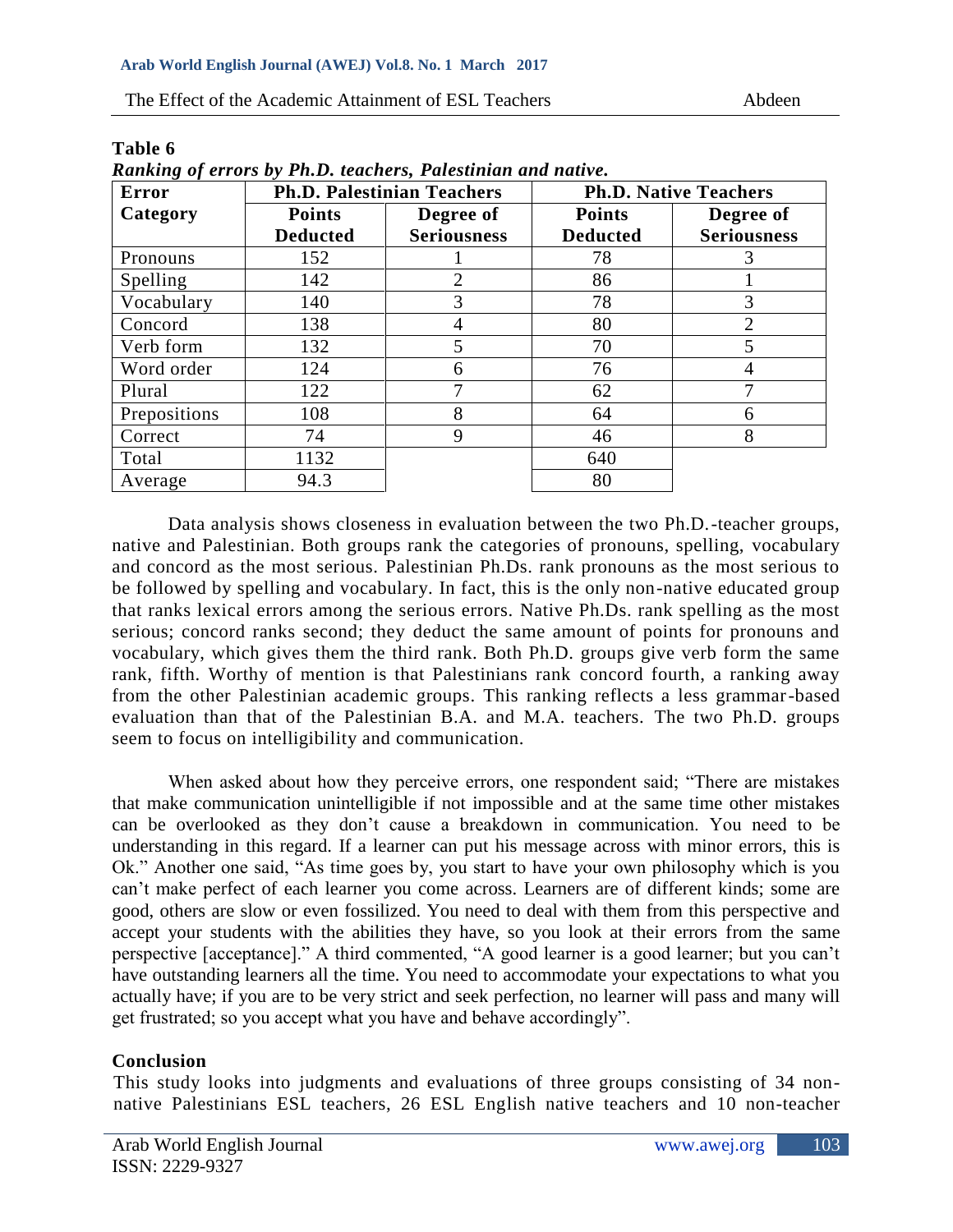English native speakers to 32ESL learners' written errors. Findings of this study are consistent with and confirm other studies e.g. (James, 1977), (Hughes &Lascaratou,1982), (Davies, 1983), and (Shoerey, 1986),which find that native speakers, both teachers and non-teachers, are more tolerant of errors than non-native teachers.

The most lenient group is the non-teacher natives whose main interest seems merely communication. They focus on intelligibility of messages conveyed rather than grammaticality. The Palestinian teachers are the strictest; they focus on the grammatical accuracy of the learners' output. To Palestinian teachers, grammatical errors like verb form and concord are considered more serious than other errors e.g. prepositions and vocabulary. Perhaps, this is because grammaticality is basic and definitive. Verb form and concord reflect grammar basicness and violating a fundamental grammatical rule is very serious to them.

Native teachers, however, take an intermediate position between the two other groups, Palestinian teachers and non-teacher natives. Native ESL teachers seem to be interested in communication and intelligibility, but at the same time, they emphasize the basicness of rules, though to a lesser extent than Palestinians; intelligibility of communication is important and for it to be effective, attention must be given to both grammatical rules and the interaction process. Native teachers prove to be more tolerant of these errors than non-native Palestinian teachers. This can be attributed to the native speakers' better knowledge and mastery of the language. They know more vocabulary and have better mastery of the different linguistic structures and aspects, skills that very few non-native teachers can attain. Native speakers' tacit knowledge enables them to manipulate language aspects and to be more accepting of language forms that may not be acceptable or possibly ambiguous and puzzling to non-natives in general.

In this study, an additional dimension to error gravity studies is introduced. It is the evaluation of errors in relation to the academic attainment of judges. This study compares evaluations of native and non-native Palestinian ESL teachers in relation to their educational degrees. Error evaluations in relation to evaluators' educational attainment show that Ph.Ds. , native and Palestinian, are the most lenient of all educated groups, with more tolerance by native teachers than by non-natives. What is irritating to other groups is tolerable to this group. Perhaps, this is because their degrees equip them with more proficiency and wider knowledge of the various language aspects. In fact, it is in this educational group that the most marked similarity in evaluation between native and Palestinian teachers is noticed. They regard errors hindering intelligibility and comprehensibility e.g. vocabulary as more serious than errors associated with grammatical rules.

B.A. teachers rank second regarding tolerance of errors; native B.As. show more leniency than Palestinians with the same degree. Teachers with the B.A. degree, namely Palestinians, concentrate on basicness of rules rather than on intelligibility and communication. To Palestinian B.As, tolerance of errors other than the grammatical e.g. verb form and concord is perhaps because of their linguistic insecurity and insufficient knowledge in other language aspects e.g. vocabulary.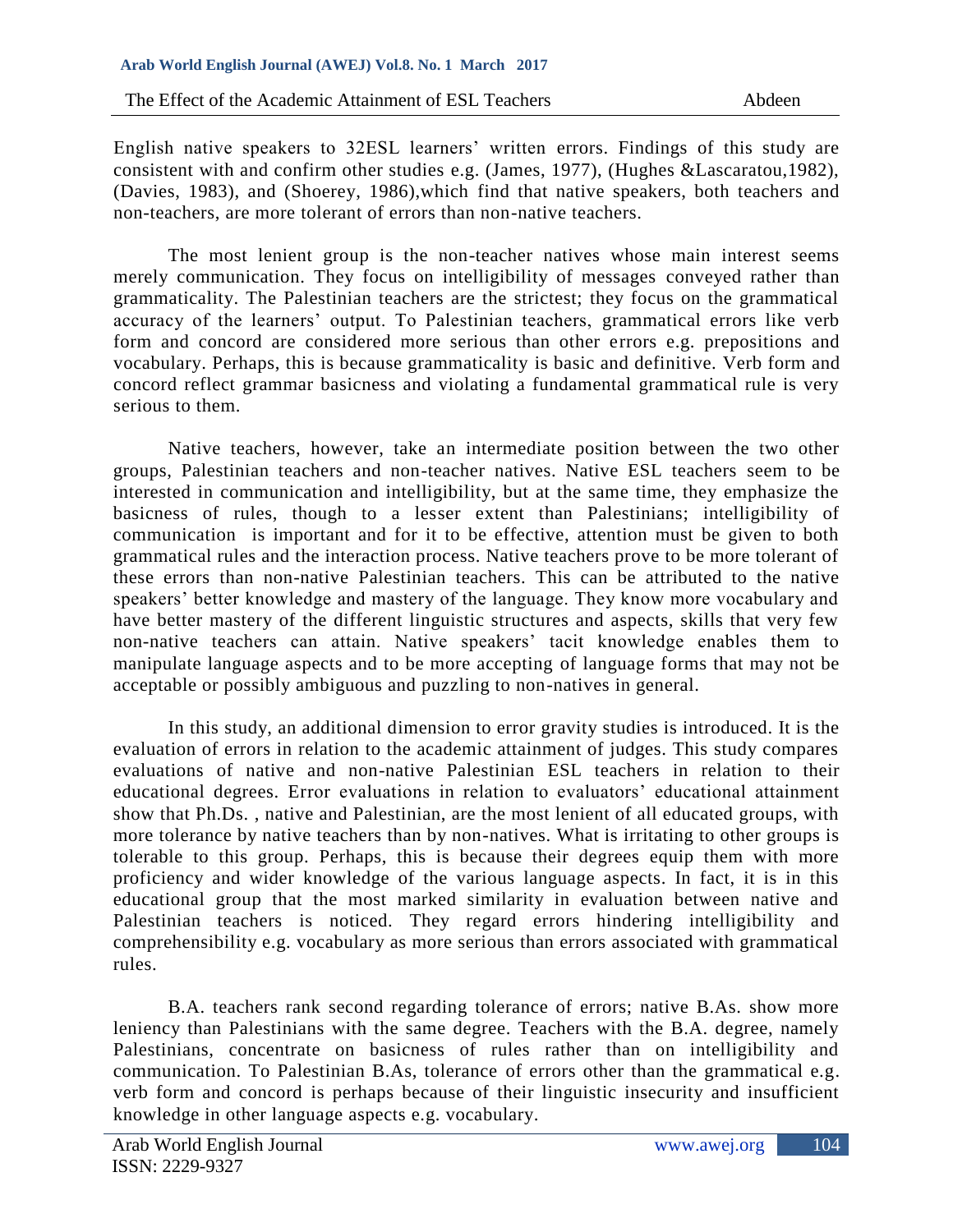Expectations were that M.A. teachers would be more lenient than B.A. teachers, results, however, come opposite to these expectations. Analyses of error evaluations for native and Palestinian M.A. teachers show that these teachers are the strictest in evaluating ESL learners' errors. Interestingly, native M.A teachers show the same trend of leniency as the other native teachers; they judge errors less rigidly than Palestinian M.A. teachers.

## **Implication and Contribution of the Study**

Even though, this study is limited in scope as it only considers written errors that are both limited in category and confined to the sentence level and even though it does not provide direct and decisive applications to the teaching/learning process and to error analysis, it still gives insight into the field as the findings of the study remain consistent:

- 1. Judgments have error hierarchies.
- 2. There are differences in evaluators' judgments.
- 3. Native speakers, ESL teachers and non-teachers, are more tolerant than non-natives Palestinian teachers in the evaluation of ESL errors.
- 4. The non-teacher native group is the most tolerant.
- 5. The academic attainment seems to play a role in the evaluation process and the ranking of errors.

### **About the Author:**

**Wael Abdeen** is a Palestinian researcher who works in Birzeit University-Palestine, Department of the English Language and Literature. Research interests are English language learning and teaching, linguistics, and sociolinguistics.

### **References**

Albrechtsen, D., Henriksen, B.,&Faerch, C.(1980). Native Speakers Reactions toLearners'Spoken Interlanguage,*Language Learning, 30* (2), 365-396.

- Brown, H. D. (1987). *Principle of Language Learning and Teaching*. New Jersey: Prentice-Hall Inc.
- Chastain, K. (1980). Native Speaker Reaction to Instructor-Identified Student Second Language Errors,*Modern Language Journal, 64* (2), 210-215.
- Chomsky, N. (1965). *Aspects of the Theory of Syntax*. Cambridge, MA: M.I.T. Press.
- Chomsky, N.(1968). *Language and mind*. New York : Hartcourt Brace Jovanovich.
- Corder, S. P. (1971). Idiosyncratic Dialects and Error Analysis,*International Review of Applied Linguistics, 9*(2), 147-160.
- Corder, S. P. (1997). The Significance of Learners' Errors. In J.C. Richards (ed.),*Error Analysis: Perspectives on Second Language Acquisition*(pp.19-27) New York: Routledge.
- Davies, E. (1983). Error Evaluation: The Importance of Viewpoint,*ELT Journal, 37* (4), 304- 311.
- Dualy, H. and Burt, M. (1973). Should We Teach Children Syntax?,*Language Learning, 23* (2), 245-258.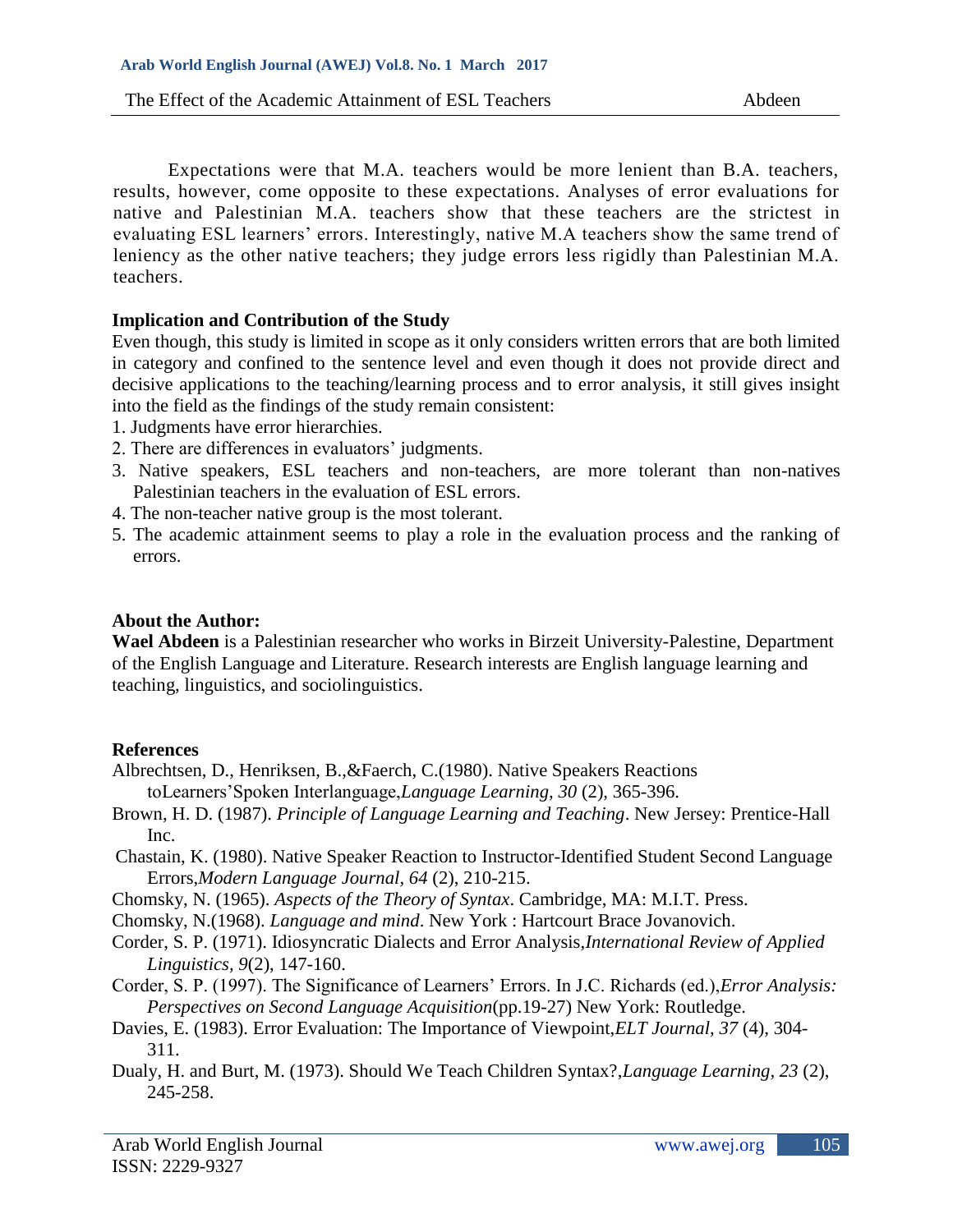- Delisle. H. (1982). Native Speaker Judgement and the Evaluationof Errors in German,*Modern Language Journal, 66* (1), 39-48.
- Ensz, K. (1982). French Attitudes Toward Typical Speech of American Speakers of French,*Modern Language Journal 66* (2), 133-139.
- Ferris, D. (2014).*Treatment of Error in Second Language Student Writing*. Michigan: Ann Arbor/University of Michigan Press.
- Guntermann, G. (1978). A study of the Frequency and Communicative Effects of Errors in Spanish,*Modern Language Journal, 62* (5-6), 249-253.
- Hughes, A. &Lascaratou, C. (1982). Competing Criteria for Error Gravity,*ELT Journal,36* (3), 175-182.
- James, C. (1977). Judgements of Error Gravities,*ELT Journal, 31* (2), 116-124.
- James, C. (1998). *Errors in Language Learning and Use: Exploring Error Analysis*. London/New York: Routledge.
- Lado, R. (1957). *Linguistics Across Cultures*. Ann Arbor, MI: University of Michigan Press.

Ludwig, J. 1982. Native-Speaker Judgments of Second Language Learners' Efforts at Communication: a review,*Modern Language Journal, 66*(3), 274-283.

- Piazza, L. 1980. French Tolerance for Grammatical Errors Made by Americans. *Modern Language Journal, 64* (4), 422-427.
- Politzer, R. (1978). Errors of English Speakers of German as Perceived and Evaluated by German Natives,*Modern Language Journal,62* (5-6), 253-261.
- Richards, J. C. (1997). A Non-Contrastive Approach to Error Analysis. In J.C. Richards (ed.),*Error Analysis: Perspectives on Second Language Acquisition* (pp. 172-188). New York: Routledge.
- Richards, J. C.& Sampson, G. P. (1997). The Study of Learner English. In J.C. Richards (ed.), *Error Analysis: Perspectives on Second Language Acquisition*(pp. 3-18). New York: Routledge.
- Selinker, L. (1992). *Rediscovering Interlanguage*. London: Longman.
- Shoerey, R. (1986). Error Perceptions of Native Speaking and Non-native Speaking Teachers of ESL,*ELT Journal, 40* (4), 306-312.
- Skinner, B. F. (1957). *Verbal Behavior*. New York: Appleton-Century-Crofts.
- Tran-Thi-Chau. (1975). Error Analysis, Contrastive Analysis and Students' Perception: A study of Difficulty in Second Language Learning,*International Review of Applied Linguistics,13,* 119-143.
- Van, R.J.,Meyer, D. E.,&Lorenz, F. O.(1984). Error Gravity: A Study of Faculty Opinion of ESL Errors,*TESOL Quarterly, 18* (3), 427-440.

#### **Appendix**

| N <sub>0</sub> | Category   | <b>Questionnaire items</b>                                            |
|----------------|------------|-----------------------------------------------------------------------|
|                | Verb form  | Fruit like apples and bananas <i>don't be eaten</i> by cats and dogs. |
|                | Word order | The players play sometimes football in the local yard.                |
|                | Pronoun    | The book on the desk in the back is <i>mine book</i> .                |
| $\overline{4}$ | Spelling   | The <i>wether</i> was very hot when we arrived in the afternoon.      |
|                | Correct    | Nobody noticed them cross the street.                                 |
| 6              | Concord    | In the hospital, one of patients were not fine.                       |

### *Questionnaire items used in the study*